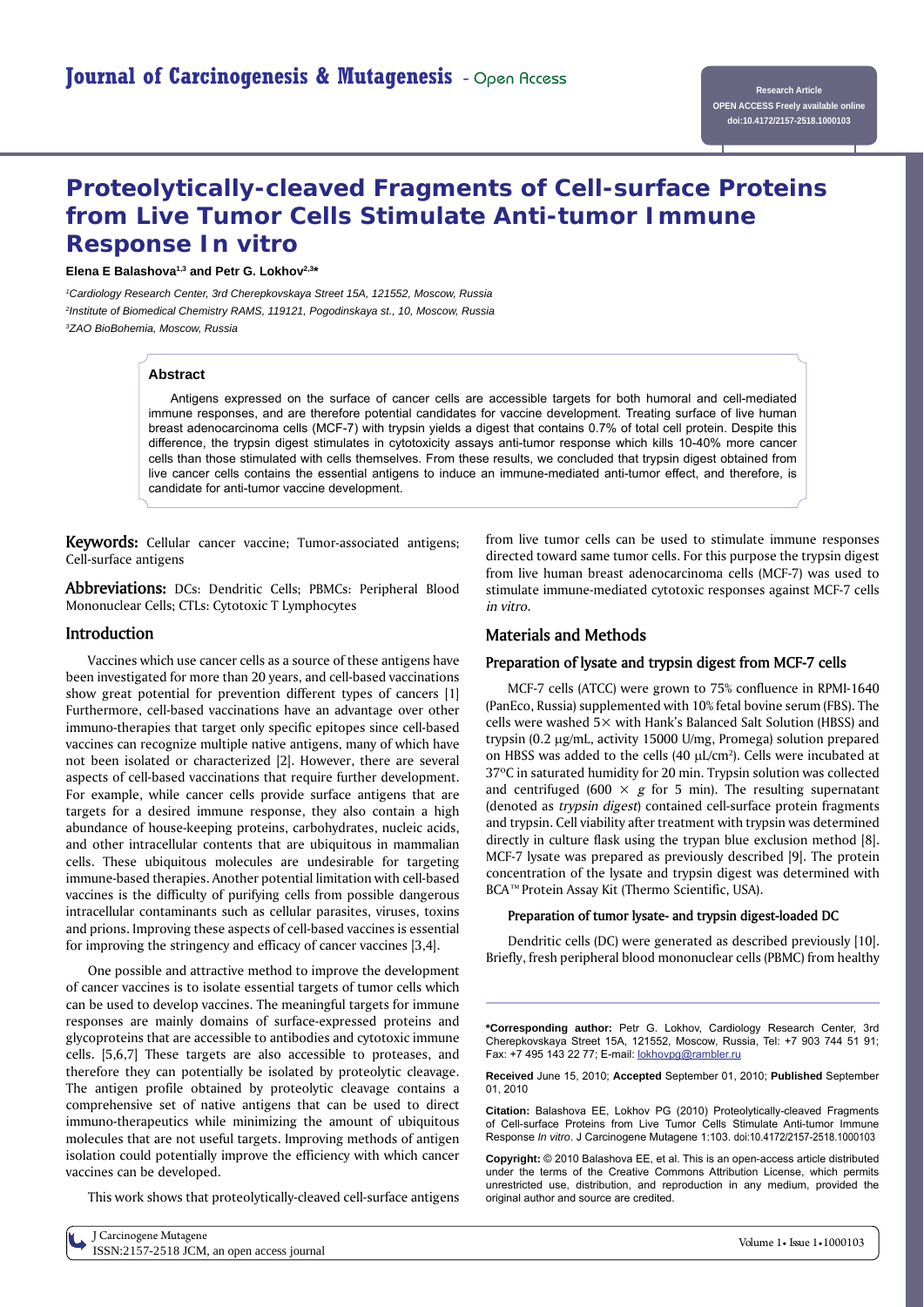donors were isolated by Ficoll-Hypaque gradient centrifugation and then allowed to adhere to culture flasks for 1h. The fraction of nonadherent cells was collected and centrifuged. Cell pellets were mixed with autologous serum containing 10% DMSO and stored in liquid nitrogen. Cryo-preserved non-adherent PBMC were later used as a source of effector cells (cytotoxic T lymphocytes, CTL) for cytotoxicity assays. The adherent cell fraction was harvested and cultured in RPMI-1640 supplemented with 10% FBS in the presence of 1000 U/ mL granulocyte macrophage colony-stimulating factor and 1000 U/ mL interleukin-4 (Sigma-Aldrich). Six days after culture, either MCF-7 cell lysate (final concentration of 270 µg of protein/mL), or trypsin digest  $(2 \mu g)$  of protein/mL) was added to equal volume of immature DC. After 3h of incubation, DC was matured with 1000 U/mL of tumor necrosis factor- $\alpha$  (Sigma-Aldrich) for 48h. For successive cycles of CTL stimulation, aliquots of lysate- or trypsin digest-loaded DC were cryopreserved and thawed as needed. The freezing method used was described previously [11]*.*

## **Stimulation of CTL**

Lysate- or trypsin digest-loaded DC  $(4.5 \times 10^4)$  were combined with  $9 \times 10^5$  autologous non-adherent PBMC (1:20) in 4 mL of RPMI-1640 medium supplemented with 30 U/mL of clinical grade human interleukin-2 (Ronkoleukin, Russia) and 10% FBS. The culture medium supplemented with interleukin-2 was replaced every third day. The next portion of antigen-loaded DC was added to PBMC seven days after stimulation. After next five days, the non-adherent PBMC containing stimulated CTL were washed by centrifugation and used in cytotoxicity assays as effector cells.

## **Cytotoxicity assay**

MCF-7 cells were seeded at  $5 \times 10^3$  cells/well into 48-well culture plates, and after 48h of incubation cultures had expanded to  $5 \times 10^4$ cells/well. Effector CTL were then added to MCF-7 cells at specific effector: target ratios. At each time point, wells were washed to remove CTL, attached MCF-7 cells were trypsinized and measured for viability by trypan blue exclusion. Cell counts were averaged over three measurements, and the number of surviving MCF-7 cells was plotted against time. The killing rate per day per effector CTL is derived from the difference in rate constants on the log linear plots of MCF-7 cell growth curves in the presence and absence of effector CTL [12].

# **Results**

Calculation of dead cells in microscopic fields showed that cell death rate does not exceed 0.5% by treating cells with trypsin for 20 min (Figure 1). Protein concentration was measured in MCF-7 lysate and in trypsin digest obtained from the same quantity of cancer cells.





Page 2 of 3

**Figure 2: CTL mediated lysis of MCF-7 cells during cytotoxicity assay.**  Target MCF-7 cells were seeded at  $5 \times 10^4$  cells per well in 48-well tissue culture plates, and then effector CTL were added at CTL:MCF-7 ratio 4:1. On following (a-d) or 3rd (a'-d') day, target cells were carefully washed with HBSS and photographed on an inverted phase contrast microscope (scale bar: 50 μm). (a, a') MCF-7 cells grown alone. (b, b') MCF-7 cells incubated with CTL that had been stimulated with unloaded DC. (c, c') MCF-7 cells incubated with CTL that had been stimulated with lysate-loaded DC. (d, d') MCF-7 cells incubated with CTL that had been stimulated with trypsin digest-loaded DC.

The cell lysate contained  $270 \mu g/mL$  protein while the trypsin digest contained 2 µg/mL. In order to test the immunologic properties of the trypsin digest, DC were loaded with it and used to stimulate normal human CTL in a cytotoxicity assay. Unloaded and whole-cell lysate-loaded DC were used as controls. Visual inspection of target cells during the cytotoxicity assay revealed that CTL stimulated with trypsin digest-loaded DC killed target MCF-7 cells as effectively as CTL stimulated with lysate-loaded DC (Figure 2c, 2c', 2d, 2d'). Control target cells without CTL or incubated with CTL stimulated with unloaded DC showed progressive growth (Figure 2a, 2a', 2b. 2b').

In the cytotoxicity assay, CTL stimulated by DC were incubated with MCF-7 cell at varying CTL-to-target cells ratios and surviving tumor cells were counted daily by trypan blue exclusion (Figure 3). CTL killed MCF-7 cells in dose-dependent manner. The CTL: MCF-7 cell ratios tested here covered a wide range of CTL activity, from low (1:1) to high (8:1). At the highest ratio, CTL killed all MCF-7 cells. The cytotoxic activity of CTL after stimulation with DC that were loaded with the trypsin digest was better (killed 10-40% more target cells; p